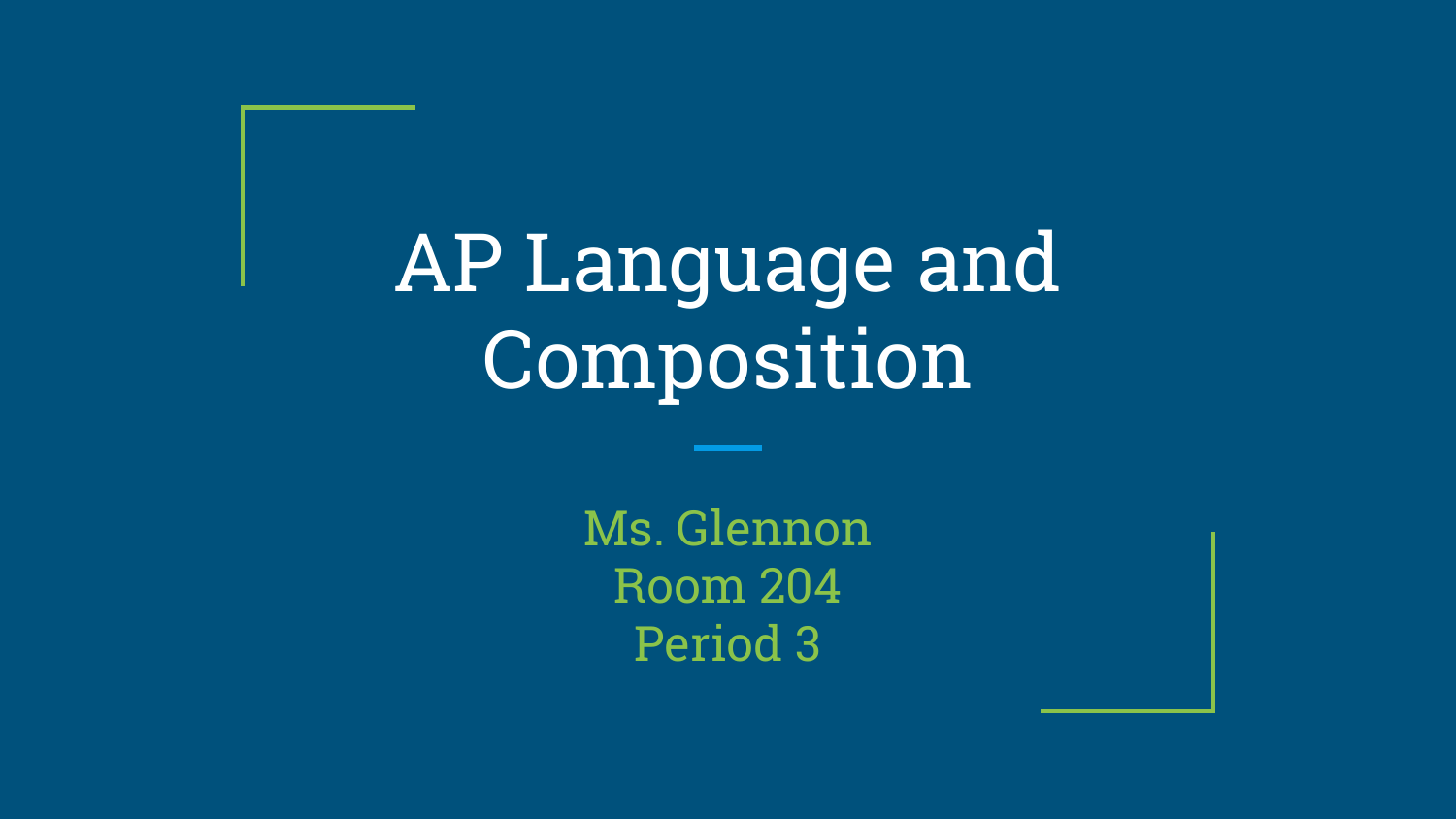# Overview and Expectations

Overview:

The AP English Language and Composition course aligns to an introductory college-level rhetoric and writing curriculum, which requires students to develop evidence-based analytic and argumentative essays that proceed through several stages or drafts. Students evaluate, synthesize, and cite research to support their arguments. Throughout the course, students develop a personal style by making appropriate grammatical choices. Additionally, students read and analyze the rhetorical elements and their effects in non-fiction texts, including graphic images as forms of text, from many disciplines and historical periods.

#### Expectations:

Assigned work will be completed on time. Students must attend to digital communication from the instructor regarding materials, schedules, assignments, and due dates. Students should be prepared for rigorous study which includes weekly timed writing experiences. Attendance is important, however the instructor recognizes that there are unavoidable absences from class. Students will be expected to show responsibility in communicating with the instructor and submitting classwork when missing from class. Under no circumstances will any form of plagiarism be tolerated. Students should enroll if filled with a love for the craft of writing.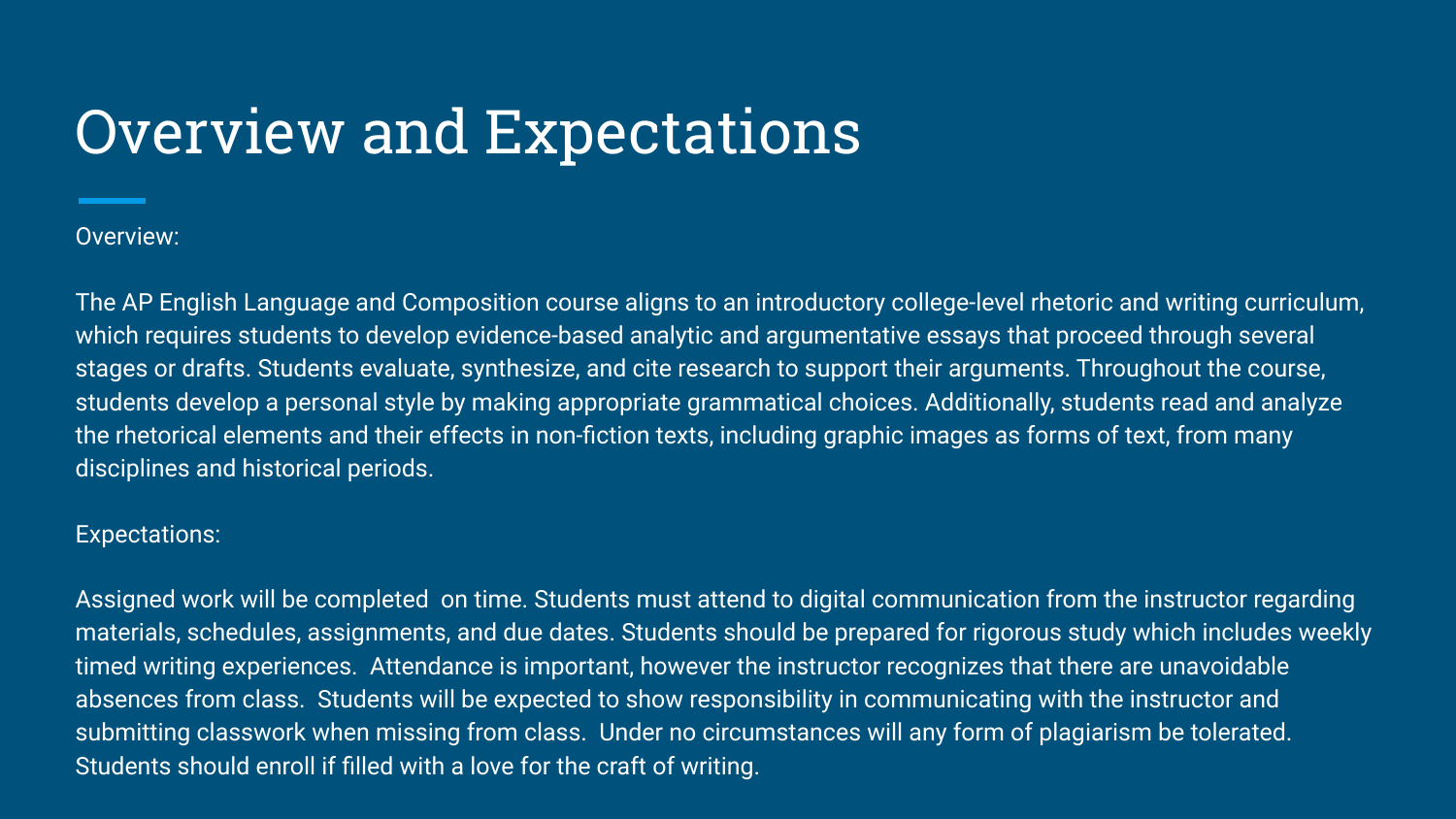## AP Language and Composition Exam

Format of Assessment

Section I: Multiple Choice: 45 Questions | 1 Hour | 45% of Exam Score • Questions will be presented in 5 sets. There will be 23-25 rhetorical analysis questions and 20-22 composition questions where students will be asked to "read like a writer" and consider revisions to stimulus texts

Section II: Free Response: 3 Prompts | 2 Hours, 15 Minutes | 55% of Exam Score · 15 minutes for reading source materials for the synthesis prompt (in the free-response section) • 2 hours to write essay responses to the three free-response prompts

Prompt Types: Synthesis: Students read several texts about a topic and create an argument that synthesizes at least three of the sources to support their thesis. Rhetorical Analysis: Students read a non-fiction text and analyze how the writer's language choices contribute to his or her purpose and intended meaning for the text. Argument: Students create an evidence-based argument that responds to a given topic.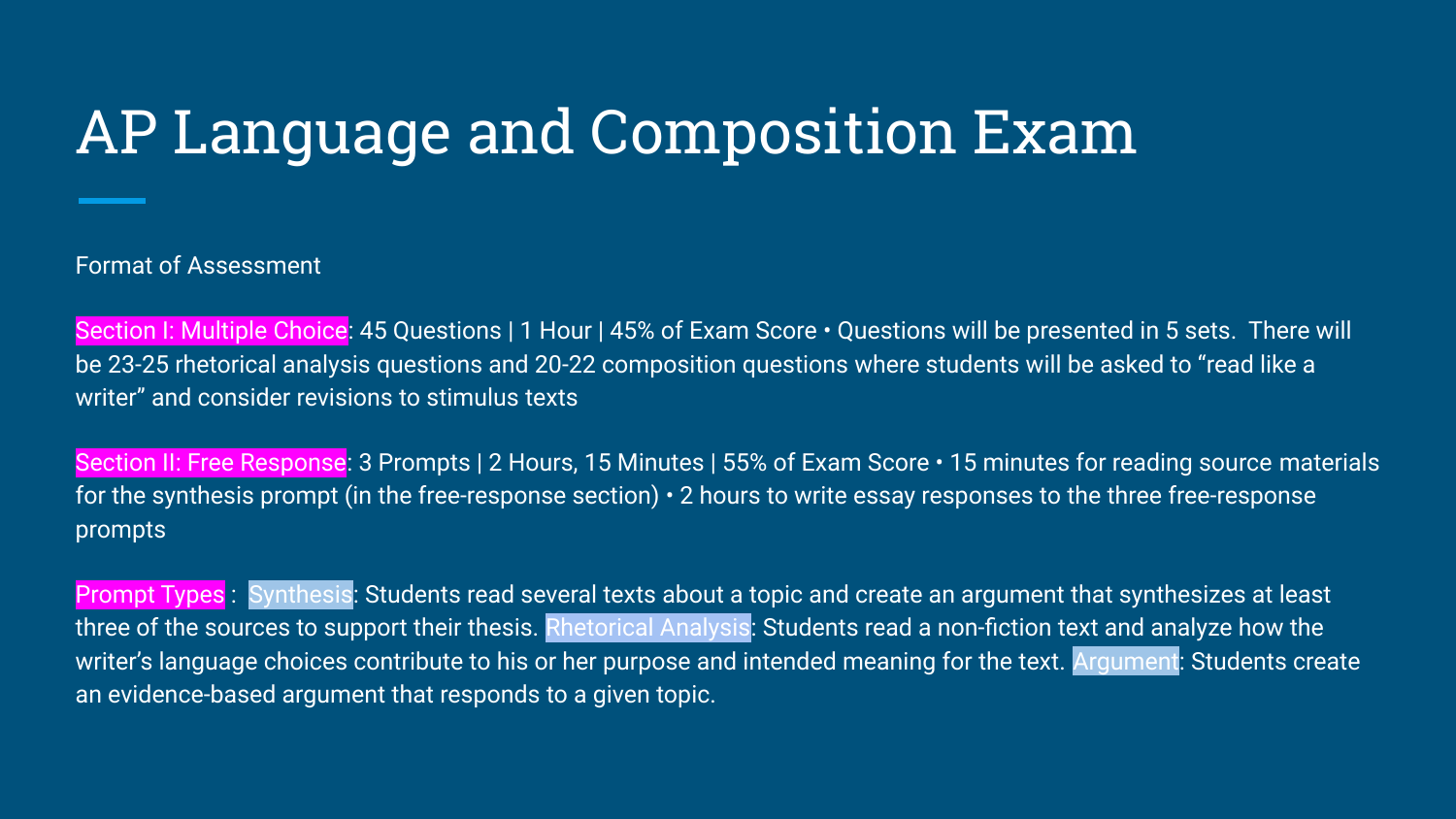### Materials

- **-** 3 ring binder and dividers
	- **•** Loose leaf paper
	- Pens and pencils
	- A pack of highlighters
	- A variety of sticky notes

#### Summer Assignment due August 1

Text: The Language of Composition Reading, Writing, Rhetoric - Bedford/St. Martin's

Unit 1 Introducing Rhetoric: Using the "Available Means" pages 2 - 35